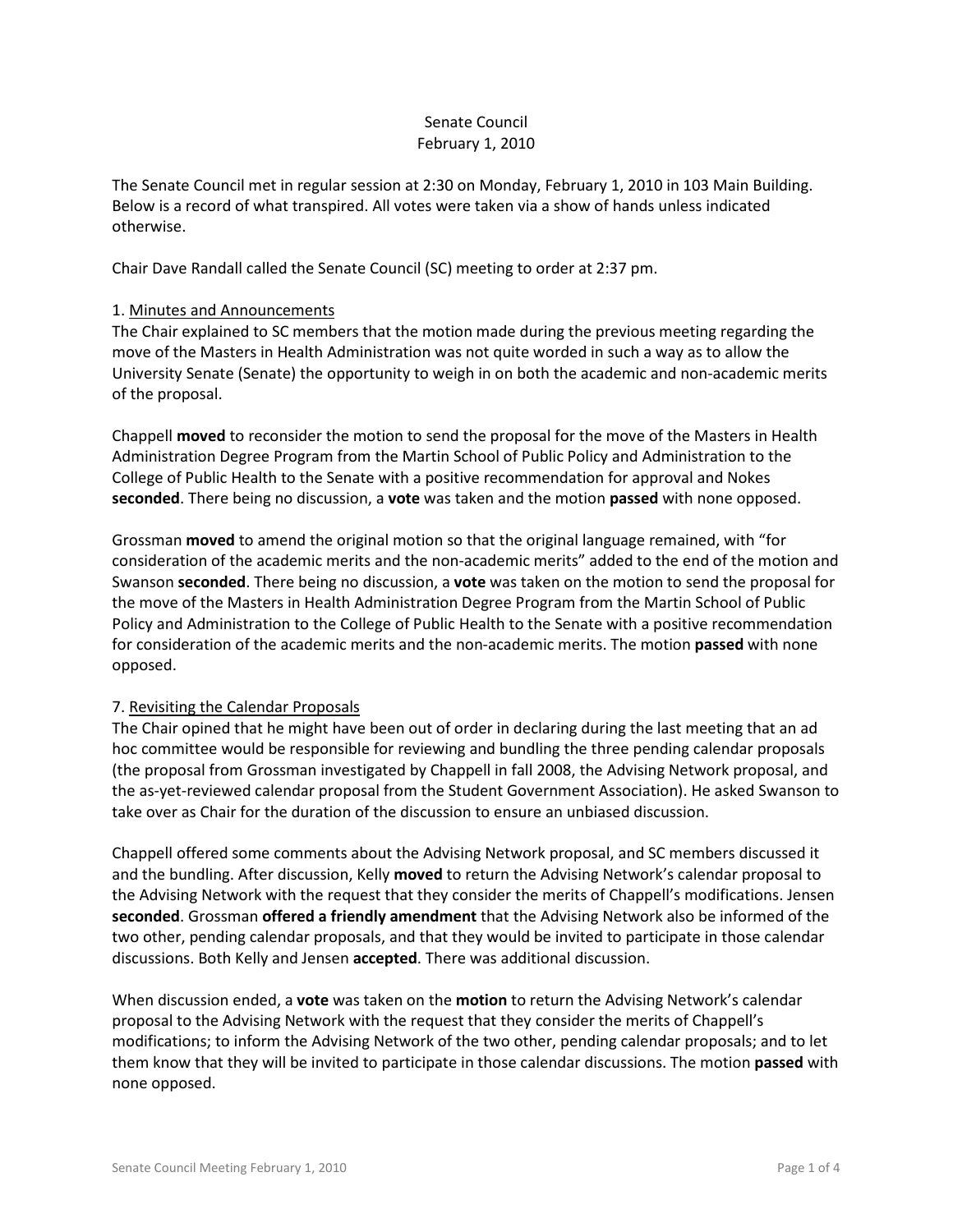Swanson relinquished the responsibilities of the Chair.

Those present introduced themselves.

## 5. Memorandum of Understanding - Law and Libraries (endorsement only)

SC members heard from a variety of guests (Richard Ausness, Terry Birdwhistell (dean, Libraries), David Brennan (dean, College of Law), Helane Davis, Mary Davis, Karen Nuckolls, and Amy Osborne) regarding the proposed movement of Law Library faculty from Libraries to the College of Law. SC members were assured that as a result of the change, the reporting structure of the Law Library would be similar to other law schools across the country, that all faculty who were moving from Libraries to the College of Law were satisfied with the move, and that promotion and tenure issues for the Law Librarians were thought out and unique to that subset. There were other issues discussed and SC members were satisfied with the comments and answers given by the guests.

Jensen **moved** to recommend to the Senate that it endorse the administrative move of the Law Library unit from Libraries to the College of Law, under the conditions specified in the joint Memorandum of Understanding. Anderson **seconded**. There was additional brief discussion. Steiner commented that future requests using accreditation requirements as partial justification should explicitly spell out the accrediting body's language in question.

There being no further discussion, a **vote** was taken and the motion **passed** with none opposed.

### 6. Curricular Proposals SharePoint Demo

The Chair invited Jeannine Blackwell, Graduate School dean, to present the SharePoint Curricular Proposals web site, which Guest Blackwell did. When she finished, the Chair noted the time and said he needed to truncate the presentation to move on to the remaining agenda items.

#### 4. QEP Topic Selection Plan - Deanna Sellnow

Guest Deanna Sellnow briefly explained the matter, and went through the slides she planned on presenting to the Senate for its February meeting. There were a few questions, and before departing she thanked SC members, saying that the comments would improve her presentation to the Senate.

The Chair informed SC members of the need to review the honorary degree nominees, in order to place them on the Senate agenda for February 8. SC members noted that the transmission of honorary degree nominees to the Office of the Senate Council did not contain formal bios of the nominees or the honorary degree type to be awarded, and discussed options that would allow the SC to proceed with consideration of the matter.

Kirk **moved** that the SC include the honorary degree recipients on the February 8 Senate meeting agenda, as long as the specific honorary degree types are received by the Office of the Senate Council prior to Thursday, and that no further votes on honorary degree nominees can be held unless the nominee information is received in January and includes the biographies for the Board of Trustees as well as the honorary degree types. Yanarella **seconded**.

Anderson suggested that the motion be separated into two sections, to which Kirk and Yanarella **agreed**. Grossman offered a friendly amendment that the first motion state that the honorary degree types be received by February 4, and both Kirk and Yanarella **agreed**.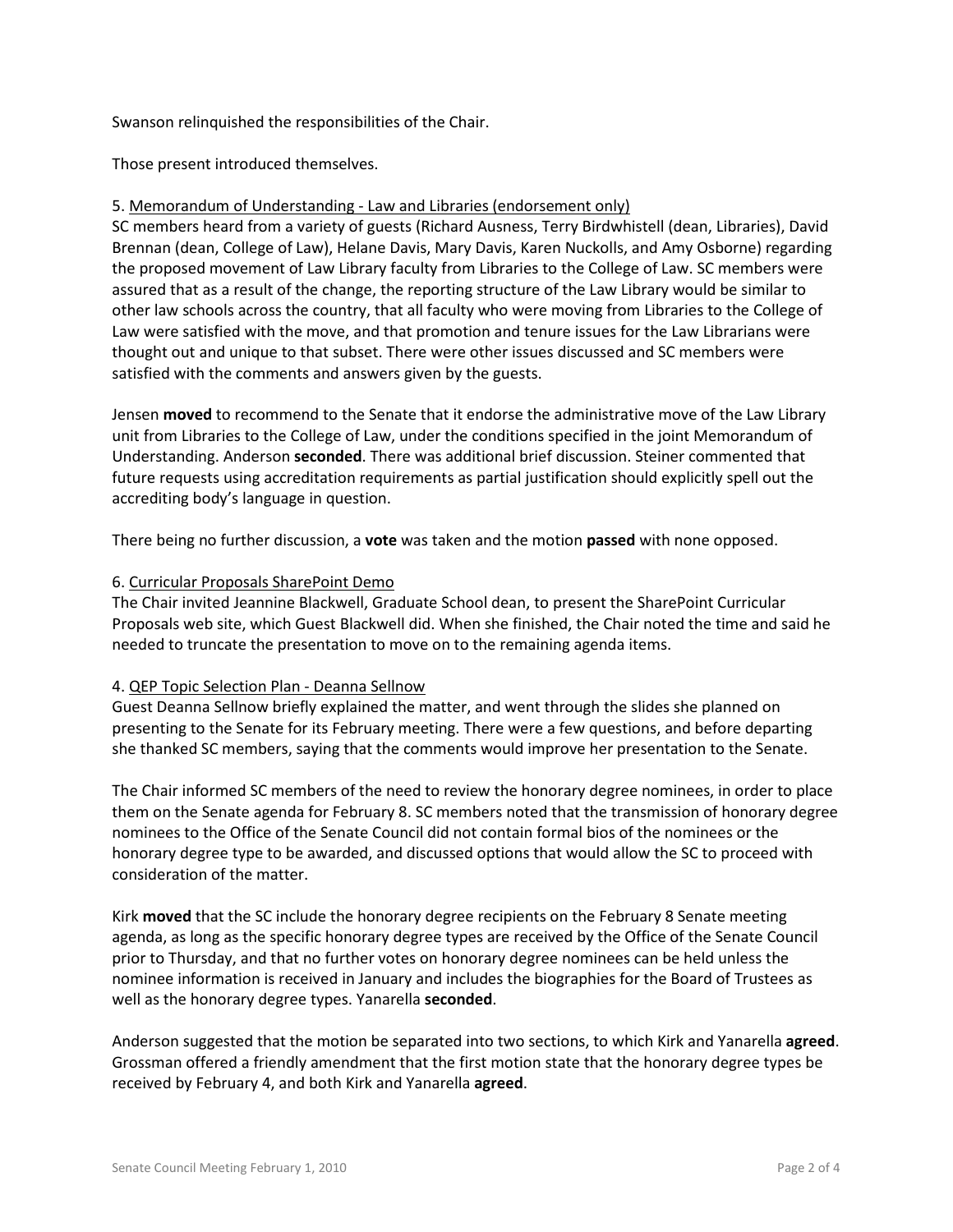There being no additional discussion, a **vote** was taken on the **motion** that the SC include the honorary degree recipients on the February 8 Senate meeting agenda, as long as the specific honorary degree types are received by the Office of the Senate Council prior to Thursday, February 4. The motion **passed** with none opposed.

Kirk then **moved** that the Chair inform the Graduate School dean that no further votes on honorary degree recipients can be held unless the nominee information is received by January 15 and includes both the biographies for the Board of Trustees as well as the honorary degree types. Yanarella **seconded**. There being no additional discussion, a **vote** was taken and the motion **passed** with none opposed.

# 2. Proposed Change to Senate Rules 1.4.2.9 ("Senate Institutional Finance and Resource Allocation Committee")

The Chair asked SC members to review the language. Mrs. Brothers commented that the language was previously approved via email by the SC, but that it was placed on the agenda to ensure documentation of SC approval. There were no objections to the proposed changes.

# 8. Code of Conduct Issue - College of Pharmacy Senator

The Chair invited Dan Wermeling, from the College of Pharmacy, to give SC members an update on the Code of Conduct issue in his college, which he did. He answered a variety of questions. SC members opined that his comments would be beneficial for the entire Senate to hear, and reiterated their invitation that he speak to the Senate. As he departed, the Chair expressed his thanks to Wermeling for his attendance, and said his work explaining the issue was very much appreciated.

### 9. Athletics Program and UK Finances - Frank Butler and Angie Martin

Guests Frank Butler (Executive Vice President for Finance and Administration) and Angie Martin (Treasurer) explained the spreadsheet presented to SC members and answered many, many questions. The discussion went on for about an hour.

SC members reiterated on a number of occasions that while there were thoughts about how much money the Athletics Association (AA) could possibly contribute to offset UK's financial straits, the AA was and should remain an integral part of campus life.

Upon their departure, the Chair thanked both Butler and Martin for attending and answering questions.

#### 10. Tentative Senate Agenda for February 8

Swanson **moved** to approve the tentative Senate agenda for February 8 as an unordered list, and Anderson **seconded**. There being no discussion, a **vote** was taken and the motion **passed** with none opposed.

The meeting was adjourned at 5:01 pm.

Respectfully submitted by Dave Randall, Senate Council Chair

SC members present: Anderson, Chappell, Grossman, Jensen, Kelly, Kirk, Nokes, Randall, Steiner, Swanson, and Thelin.